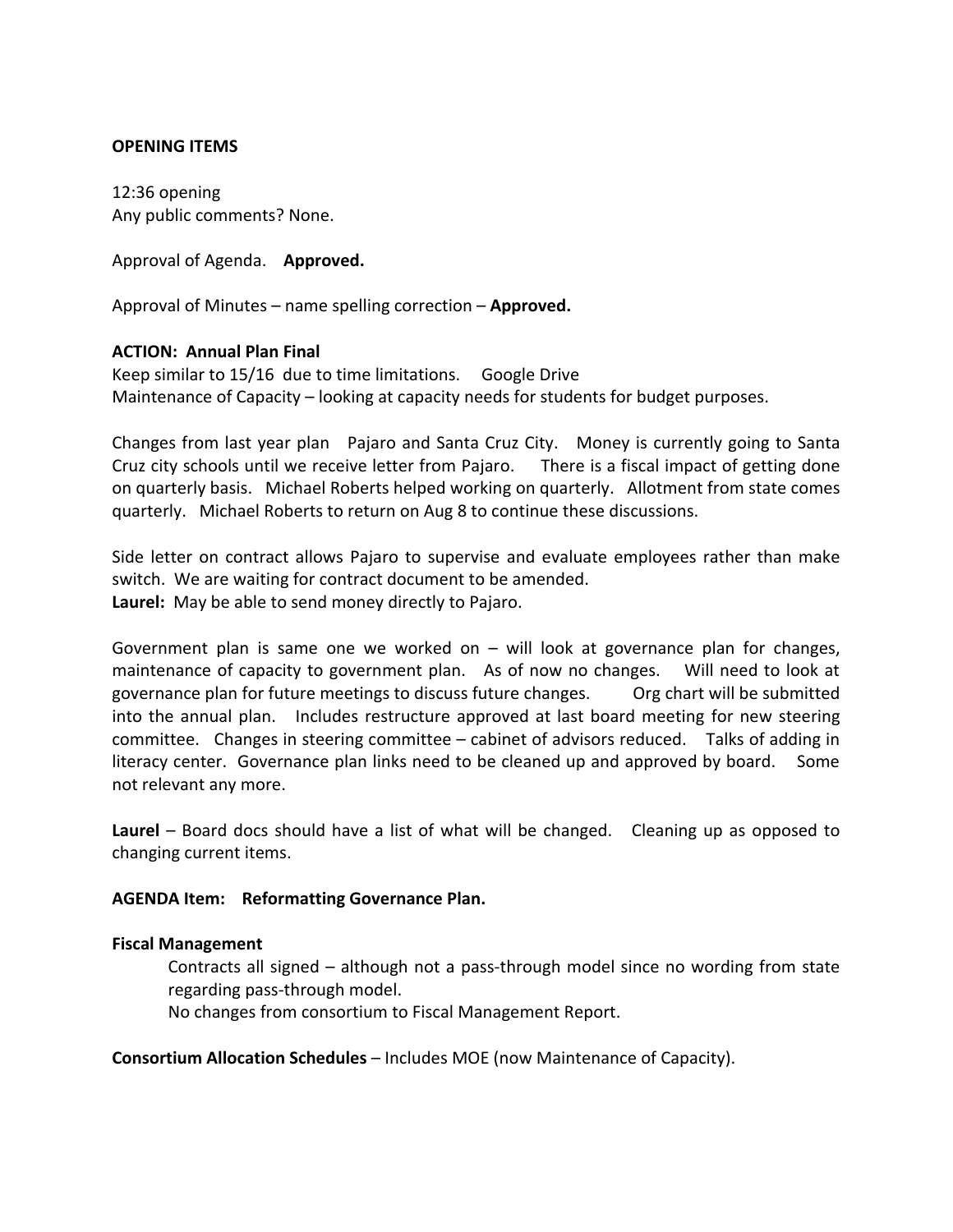Entity receives same amount from previous year. Caveats regarding some non-credit classes, unused materials money may be returned. One time money will not be returned.

Accountability – goals need to be met and will affect future monies. Consortium held accountable to manage money and goal achievement. Monitor amounts of money needed and spent. One time funding may continue – Marketing (start up) is one time, but ongoing marketing moneys and material development should be ongoing. Some money should be allocated as "on-going" (Mayo)

### **Executive Summary**

Updates in Yellow.

Research direct funding for 17/18 school year (changed) Fiscal or Direct? We will look this year to determine what to do in 17/18.

Change structure of meetings notes for readability – lose the "ing's"

### **Stakeholder Engagement**

MOU Santa Cruz Volunteer center signed.

How to get lists of who we could partner with? **(Laurel)** Outreach? Santa Cruz Volunteer center came to Cabrillo to partner with us in order to receive future funding.

**Laurel** – steering committee should brainstorm possible list of partners. Bring those notes back for team to consider partners. Rachel has previous list and could bring this to build on. Bring partners list to consortium – steering committee looks at it first and brings to consortium/board.

**Laurel** – Also add in report for partnerships – are they looking at partnerships to help achieve Cabrillo goals? What are the criteria being considered when looking at partners. Stakeholders should help with goals as well as program areas.

After brainstorm put partners with entities who would benefit. Evaluate the criteria to see where partners fall.

Report – Does report need to be completed for each partner? No, can be bulleted list but can expand and add partners.

Definitions: Promise of practice = commitment Promising practice = makes a difference in program – collaboration allowing for multiple testing sites, etc. Able to customize program for special needs of adult ed.

# **LEVELS AND TYPES OF SERVICES is ADDED SECTION**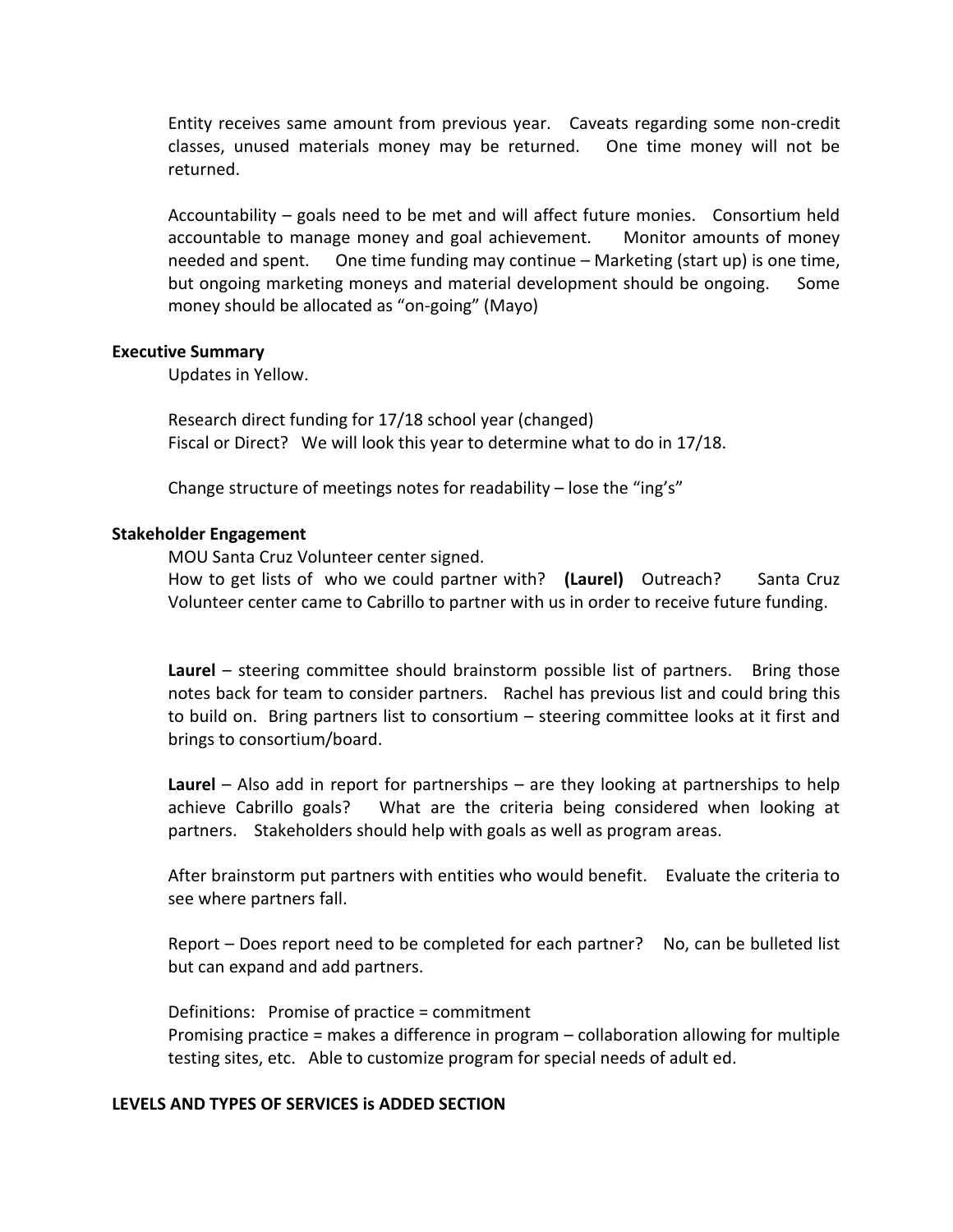Expand upon the Successes section  $-$  as "better understanding of needs of programs and services".

Comment: How many students participate? How many successes? Add WEOA information to the successes section.

Laurel: Predicts that it will begin with narrative, goes to transitional report. Narrative style of report limits to 200 words but may need to be supported with background data and information to show detail. Should add challenge  $-$  "Getting to Know Each Other" is a challenge and is important to open communication and establishing norms for collaboration. This should be added.

Pajaro will be hiring outreach coordinator.

Comment: It's not a "success" to "look at" working plans. Need to be *clear* on a success – *Looking at* a plan is not considered a plan. Classes were added, need for additional services, identified and action plan implemented by adding classes and summer courses. *These* are the successes. Non-credit classes were identified as a gap and were added. These are the types of needs (and successes) addressed by the consortium. Professional assessment and development are needs addressed for Adult Ed. Assessment of entrance and exit skills added.

Suggestion **Laurel:** Add paragraph of successes.

Challenge – not able to finish professional development.

Suggestion of additional verbiage: "As we work through development and refine other components, we were unable to finalize a professional development plan for 15/16 School Year"

**Laurel:** There was only one person allocated to this and budget issues so we fell short.

Professional Development funds moved to Pajaro. Santa Cruz will be included for next year. Ability to teach adults vs. college age kids. Is there a way to include training on **Adult Learning Theory**? Already approved at previous board meeting.

More people teaching adults require more Adult Learning Theory training. **Laurel:** Even though a challenge, if there is an opportunity to get everyone together in one room, it is beneficial for them to learn from their counterparts.

Who will receive this training? Who does the training? Certificate program? **Laurel** happy to do a regional 2-day adult ed learning training.

A lot of interest would be for the Adult Learning Theory since lots of faculty members do not have adult ed. teaching experience.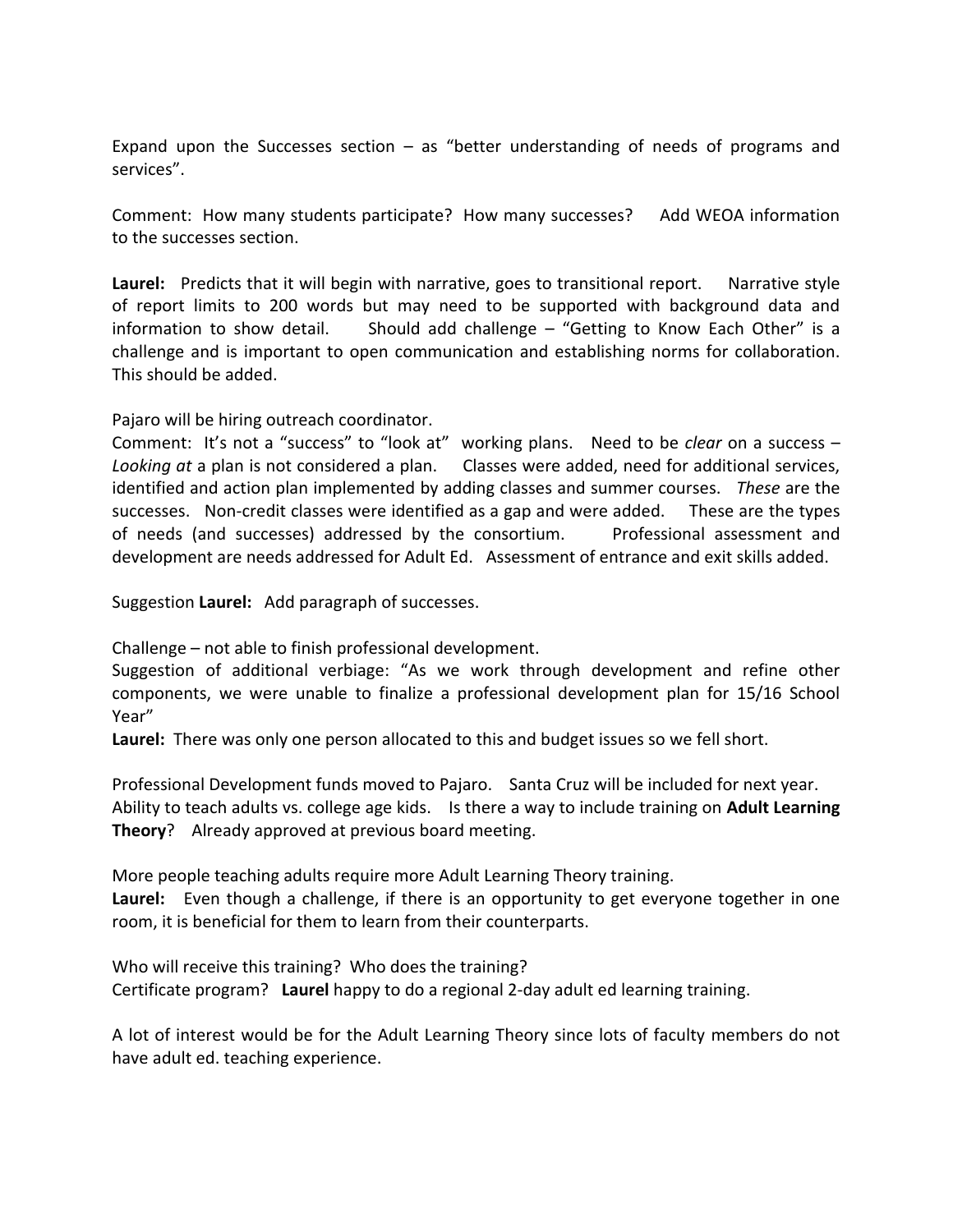### **INTEGRATION AND SEAMLESS TRANSITION:**

Gaps in Services:

Adding in Maintenance of Capacity.

Definition of Maintenance of Capacity: Funding to maintain capacity with option to add funding if/when needed. Replaces MOE. Keeps current funding secure.

# **Leveraging Resources (OBJ 7)**

Does it have to be resources with specific partnerships or only consortium partners? If we do basic skills program (bridge building) would that be considered leveraged resources? Yes.

**Mapping of resources is needed. Add to action items for next meeting.**

Outreach to regional partners refers to outreach to agencies that are not current partners. These activities review potential partners and possible areas of matches with AEBG criteria for partners.

Request to update and read through the document for language, hyphenation, etc. prior to publication. Should be routed for team input.

What are existing regional resources? Literacy Center.

**Laurel** – Need to be more specific. Pick a couple partners we've worked with and get brainstorming to refine document so it is not too generic.

**Holly to edit verbiage** and prepare for final review on Aug 15.

Suggestion – leave room for suggestions but be specific enough to show goals and action items.

Motion to move forward with edits…………YES

# **Action: AEGB Statewide Dashboard**

Extended deadline to Aug 5 Subcommittee for research analyst still active. Asking for commitment letter from Bay Area – need a reliable system to track students who utilize services of one or more consortium. Need to pool data across consortia

### **Option 1:** Hire resources – webinars - \$100K position

Terrence: Should be tracking outcomes as well as employment.

Concern: Money to be used to analyze other data from other consortium? How will this benefit us? It will support our own research and goals as well as others. We contribute our data and it will be rolled up to regional and state level along with other